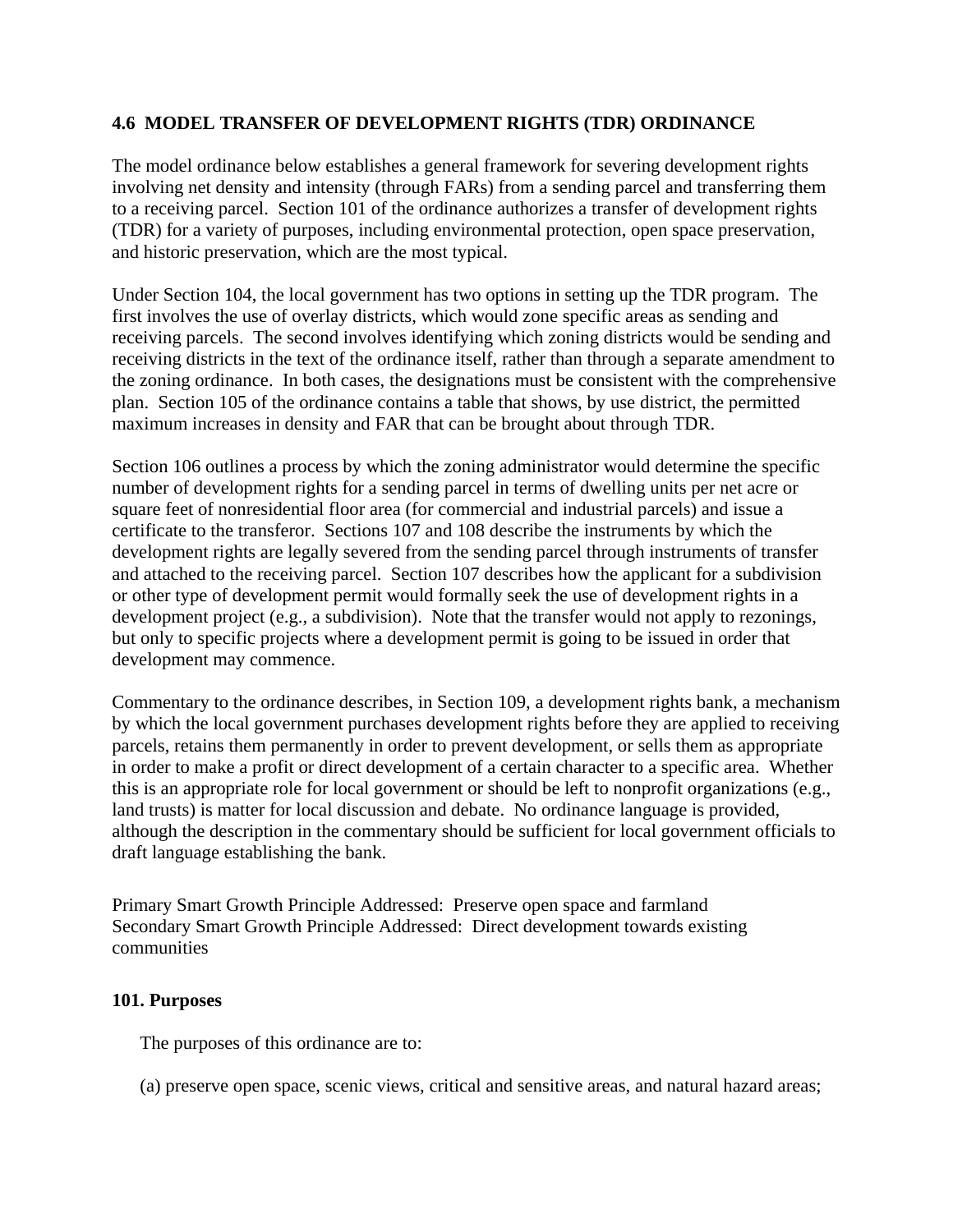(b) conserve agriculture and forestry uses of land;

(c) protect lands and structures of aesthetic, architectural, and historic significance;

(d) retain open areas in which healthful outdoor recreation can occur;

(e) implement the comprehensive plan;

(f) ensure that the owners of preserved, conserved, or protected land may make reasonable use of their property rights by transferring their right to develop to eligible zones;

(g) provide a mechanism whereby development rights may be reliably transferred; and

(h) ensure that development rights are transferred to properties in areas or districts that have adequate community facilities, including transportation, to accommodate additional development.

**Comment:** *The local government may tailor this list of purposes to its particular planning goals and objectives or leave it with a wide range of purposes and implement the ordinance to achieve specific goals and objectives.* 

# **102. Authority**

This ordinance is enacted pursuant to the authority granted by [*cite to state statute or local government charter or similar law*].

**Comment:** *It is important to determine whether the local government has legal authority to enact a TDR program because not all local governments in all states have identical powers. In addition, enabling legislation for TDR may require that the transfers be done in a certain manner other than is described in this model.*

# **103. Definitions**

As used in this ordinance, the following words and terms shall have the meanings specified herein:

 "**Development Rights**" mean the rights of the owner of a parcel of land, under land development regulations, to configure that parcel and the structures thereon to a particular density for residential uses or floor area ratio for nonresidential uses. Development rights exclude the rights to the area of or height of a sign.

**Comment:** *Unless sign area and height are excluded from the definition of "development rights," it is possible to transfer them to another parcel, resulting in larger or taller signs. In*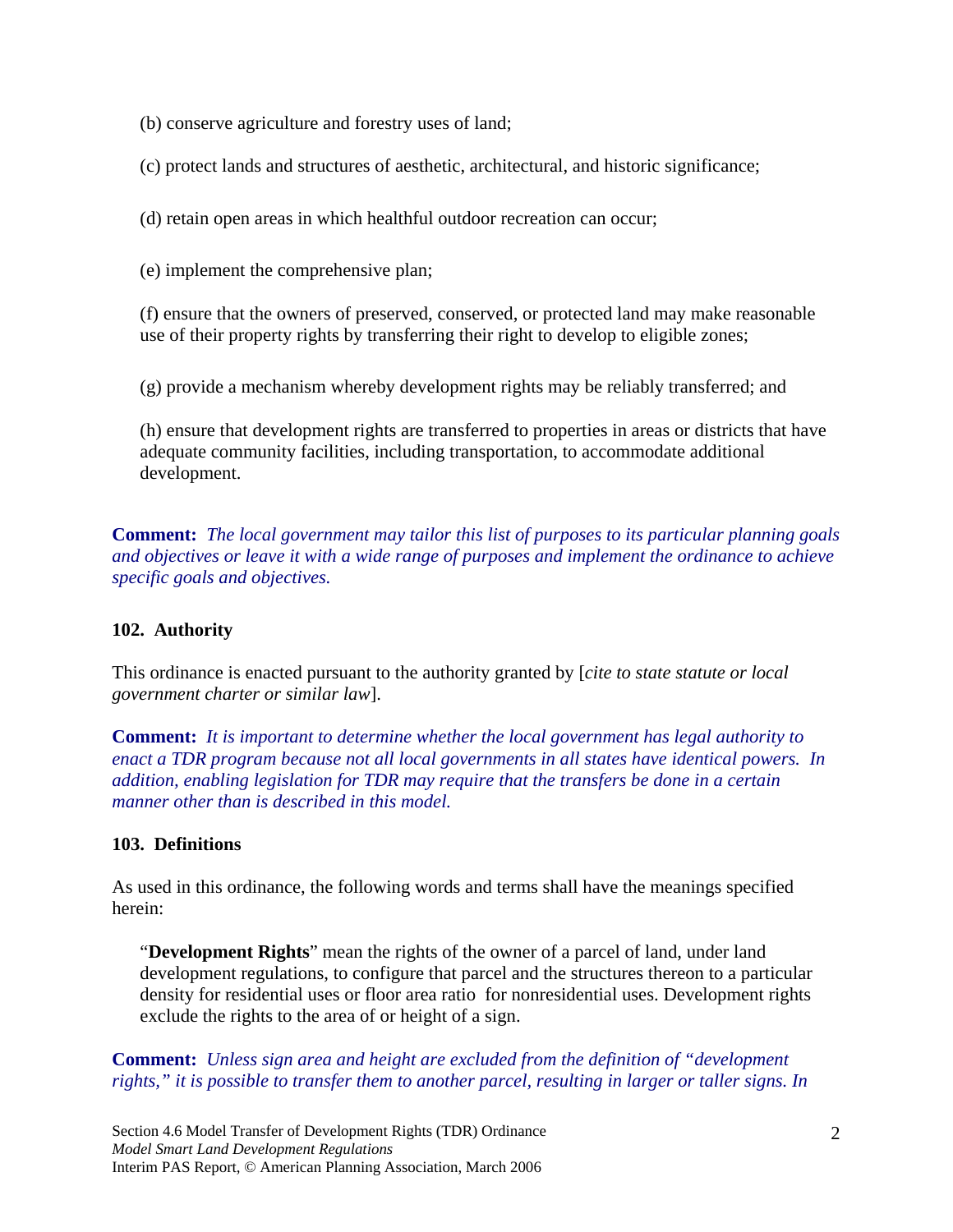*some cases, development rights might extend to impervious surface coverage, and a transfer of such rights would allow more extensive lot coverage.* 

**"Density"** or **"Net Density"** means the result of multiplying the net area in acres times 43,560 square feet per acre and then dividing the product by the required minimum number of square feet per dwelling unit required by the zoning ordinance for a specific use district.

"Density" or "Net Density" is expressed as dwelling units per acre or per net acre

**"Floor Area"** means the gross horizontal area of a floor of a building or structure measured from the exterior walls or from the centerline of party walls. "Floor Area" includes the floor area of accessory buildings and structures.

**"Floor Area Ratio"** means the maximum amount of floor area on a lot or parcel expressed as a proportion of the net area of the lot or parcel.

 **"Net Area"** means the total area of a site for residential or nonresidential development, excluding street rights-of-way and other publicly dedicated improvements, such as parks, open space, and stormwater detention and retention facilities, and easements, covenants, or deed restrictions, that prohibit the construction of building on any part of the site. "Net area" is expressed in either acres or square feet.

 [**"Overlay District"** means a district superimposed over one or more zoning districts or parts of districts that imposes additional requirements to those applicable for the underlying zone.]

# **Comment:** *This definition is only necessary if the TDR designation is accomplished via an overlay district.*

"**Receiving District**" means one or more districts in which the development rights of parcels in the sending district may be used.

"**Receiving Parcel**" means a parcel of land in the receiving district that is the subject of a transfer of development rights, where the owner of the parcel is receiving development rights, directly or by intermediate transfers, from a sending parcel, and on which increased density and/or intensity is allowed by reason of the transfer of development rights;

"**Sending District**" means one or more districts in which the development rights of parcels in the district may be designated for use in one or more receiving districts;

"**Sending Parcel**" means a parcel of land in the sending district that is the subject of a transfer of development rights, where the owner of the parcel is conveying development rights of the parcel, and on which those rights so conveyed are extinguished and may not be used by reason of the transfer of development rights; and

"**Transfer of Development Rights**" means the procedure prescribed by this ordinance whereby the owner of a parcel in the sending district may convey development rights to the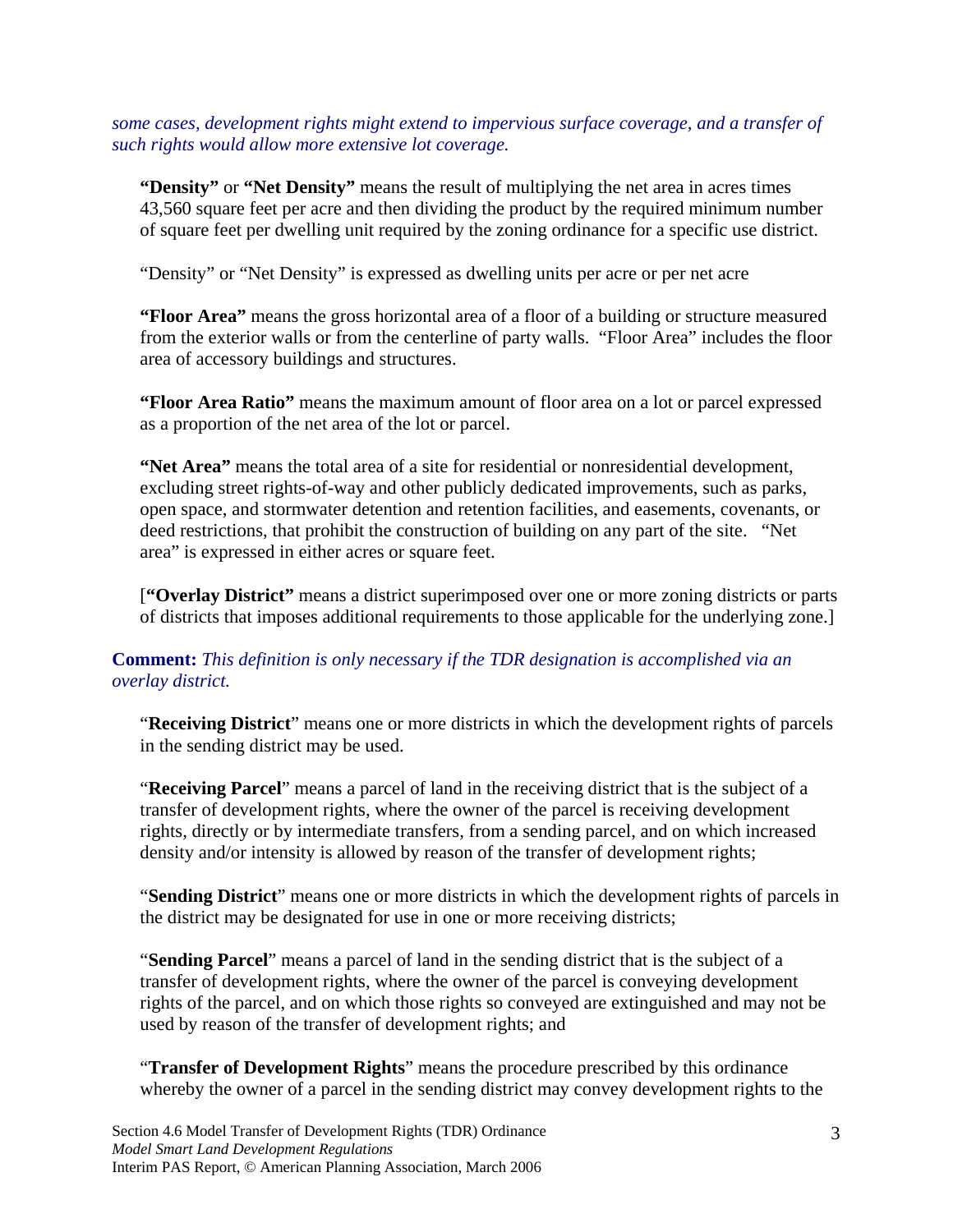owner of a parcel in the receiving district or other person or entity, whereby the development rights so conveyed are extinguished on the sending parcel and may be exercised on the receiving parcel in addition to the development rights already existing regarding that parcel or may be held by the receiving person or entity.

**Comment:** *This definition recognizes that development rights may be sold to an entity (e.g., the local government or a nonprofit organization) that will hold them indefinitely.* 

**"Transferee"** means the person or legal entity, including a person or legal entity that owns property in a receiving district, who purchases the development rights.

**"Transferor"** means the landowner of a parcel in a sending district.

# **104. Establishment of Sending and Receiving Districts.**

[*Alternative 1: Amend the zoning map using overlays*]

(1) The [local legislative body] may establish sending and receiving districts as overlays to the zoning district map by ordinance in the manner of zoning district amendments. The [planning director] shall cause the official zoning district map to be amended by overlay districts to the affected properties. The designation "TDR-S" shall be the title of the overlay for a sending district, and the designation "TDR-R" shall be the title of the overlay for a receiving district.

**Comment:** *When a zoning map is amended, one practice is to list the ordinance number and the enactment date in a box on the map, along with the signatures of the planning director and the clerk of the local legislative body (e.g., the clerk of council). This allows for an easy reference if there should be any later questions about whether the map amendment accurately reflects the legal description in the ordinance.* 

(2) Sending and receiving districts established pursuant to Paragraph (1) shall be consistent with the local comprehensive plan.

[*Alternative 2—Specify zoning districts that can serve as sending and receiving districts*]

(1) The following zoning districts shall be sending districts for the purposes of the transfer of development rights program:

[*list names of districts*]

(2) The following zoning districts shall be receiving districts for the purposes of the transfer of development rights program: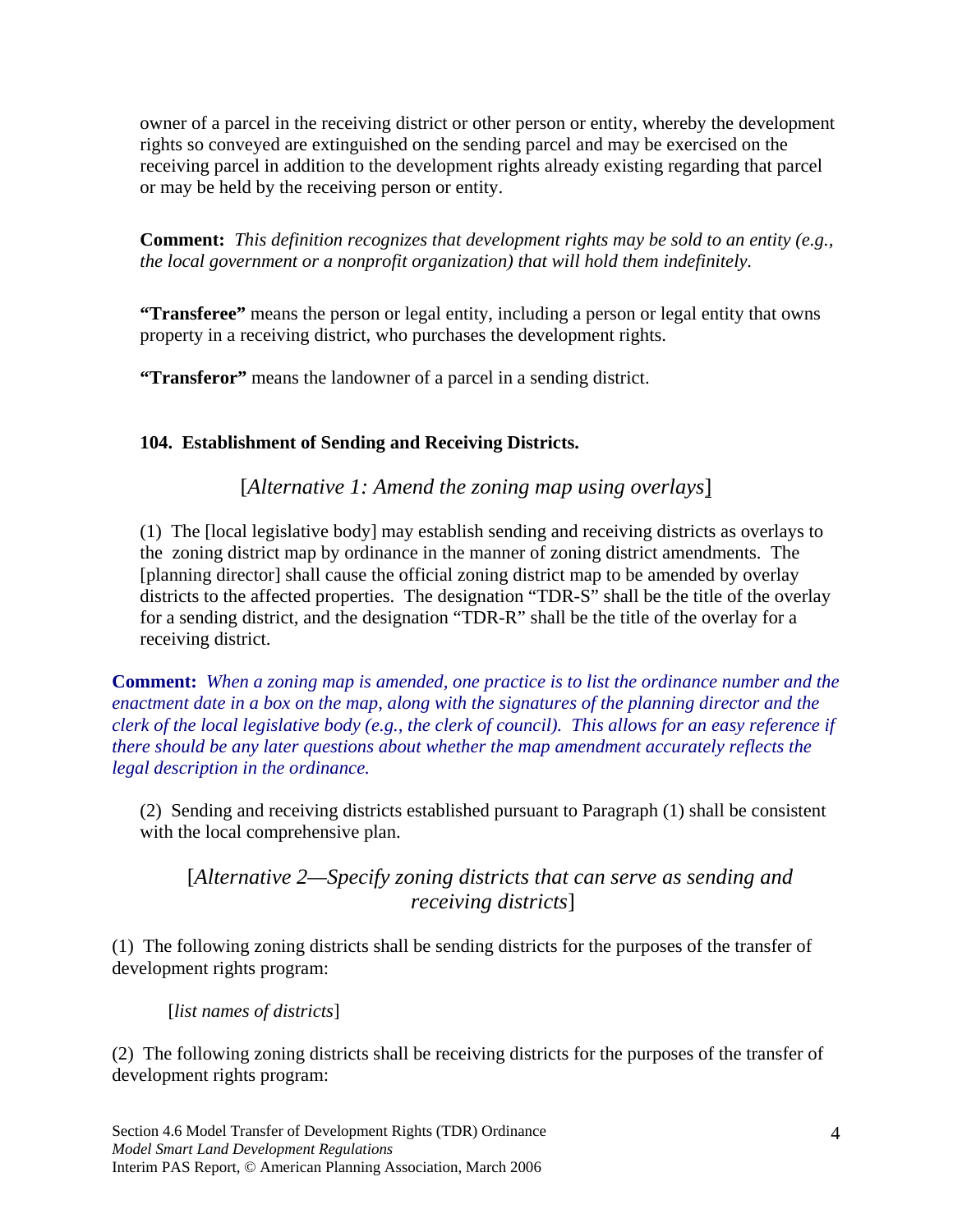## [*list names of districts*]

**Comment:** *Since the sending and receiving districts are being established as part of the ordinance rather than through separate overlays, the local government would need to make a declaration of consistency with the comprehensive plan for such districts as part of the enactment of these two paragraphs.* 

## **105. Right to Transfer Development Rights**

(1) Each transferor shall have the right to sever all or a portion of the rights to develop from the parcel in a sending district and to sell, trade, or barter all or a portion of those rights to a transferee consistent with the purposes of Section 101 above .

(2) The transferee may retire the rights, resell them, or apply them to property in a receiving district in order to obtain approval for development at a density or intensity of use greater than would otherwise be allowed on the land, up to the maximum density or intensity indicated in Table 1.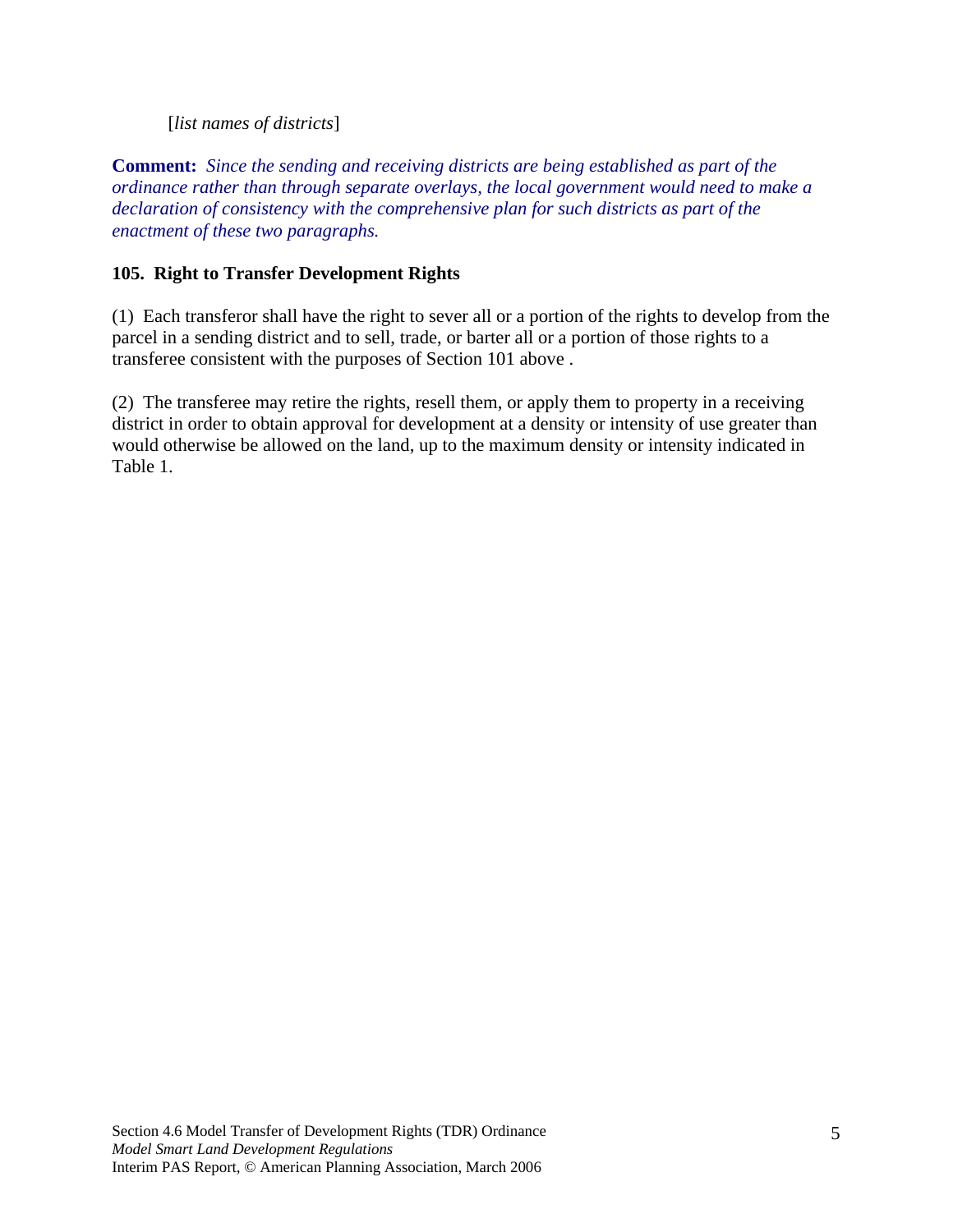# **Table 1 Maximum Density and Intensity Allowed in Zoning Districts through Transfer of Development Rights (TDR)**

| <b>Zoning District</b><br><b>Title</b> | <b>Maximum</b><br><b>Density</b><br>in Dwelling<br><b>Units Per Net</b><br>Acre | <b>Maximum</b><br><b>Intensity</b><br>in Floor Area<br><b>Ratio</b> | <b>Maximum</b><br><b>Density with</b><br><b>TDR</b> | <b>Maximum</b><br><b>Intensity in</b><br><b>Floor Area</b><br><b>Ratio with</b><br><b>TDR</b> |
|----------------------------------------|---------------------------------------------------------------------------------|---------------------------------------------------------------------|-----------------------------------------------------|-----------------------------------------------------------------------------------------------|
| $R-1$                                  | 4                                                                               |                                                                     | 8                                                   |                                                                                               |
| $R-2$                                  | 8                                                                               |                                                                     | 16                                                  |                                                                                               |
| $R-3$                                  | 16                                                                              |                                                                     | 32                                                  |                                                                                               |
| $C-1$                                  |                                                                                 | 0.2                                                                 |                                                     | 0.4                                                                                           |
| $C-2$                                  |                                                                                 | 1.0                                                                 |                                                     | 2.0                                                                                           |
| $\overline{C-3}$                       |                                                                                 | 2.0                                                                 |                                                     | 4.0                                                                                           |
| $C-4$                                  |                                                                                 | 4.0                                                                 |                                                     | 8.0                                                                                           |
| $I-1$                                  |                                                                                 | 0.75                                                                |                                                     | 1.5                                                                                           |

*Note: District names, densities, and intensities are hypothetical examples only.* 

(3) Any transfer of development rights pursuant to this ordinance authorizes only an increase in maximum density or maximum floor area ratio and shall not alter or waive the development standards of the receiving district, including standards for floodplains, wetlands, and [*other environmentally sensitive areas*]. Nor shall it allow a use otherwise prohibited in a receiving district.

**Comment:** *In some cases, it may be desirable to allow the transfer of the right to additional impervious surface coverage on a site. For example, if a certain zoning district limits the amount of surface parking by a maximum impervious surface parking ratio and additional parking is needed, Table 1 should be amended to authorize this.* 

# **106. Determination of Development Rights; Issuance of Certificate**

(1) The [zoning administrator] shall be responsible for:

(a) determining, upon application by a transferor, the development rights that may be transferred from a property in a sending district to a property in a receiving district and issuing a transfer of development rights certificate upon application by the transferor.

(b) maintaining permanent records of all certificates issued, deed restrictions and covenants recorded, and development rights retired or otherwise extinguished, and transferred to specific properties; and

(c) making available forms on which to apply for a transfer of development rights certificate.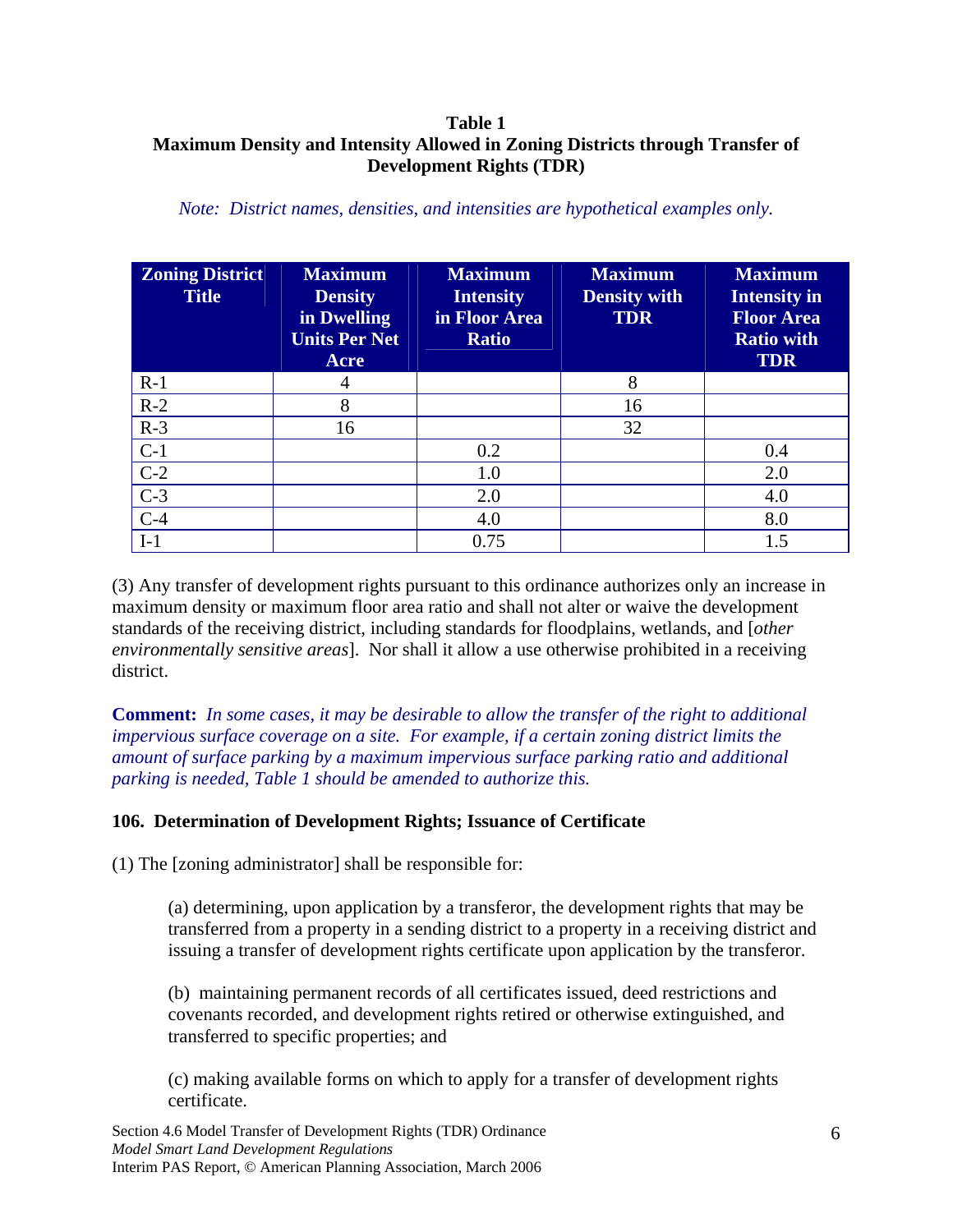(2) An application for a transfer of development rights certificate shall contain:

(a) a certificate of title for the sending parcel prepared by an attorney licensed to practice law in the state of [*name of state*];

(b) [five] copies of a plat of the proposed sending parcel and a legal description of the sending parcel prepared by [licensed *or* registered] land surveyor;

(c) a statement of the type and number of development rights in terms of density or FAR being transferred from the sending parcel, and calculations showing their determination.

(d) applicable fees; and

(e) such additional information required by the [zoning administrator] as necessary to determine the number of development rights that qualify for transfer

**Comment:** *A local government should consult with its law director or other legal counsel to determine the requirements for an application for a TDR. Consequently, this paragraph as well as other Sections of the ordinance may need to be revised to reflect state-specific issues concerning real property law and local conditions.*

(3) A transfer of development rights certificate shall identify:

(a) the transferor;

(b) the transferee, if known;

(c) a legal description of the sending parcel on which the calculation of development rights is based;

(d) a statement of the number of development rights in either dwelling units per net acre or square feet of nonresidential floor area eligible for transfer;

(e) if only a portion of the total development rights are being transferred from the sending property, a statement of the number of remaining development rights in either dwelling units per net acre or square feet of nonresidential floor space remaining on the sending property;

- (f) the date of issuance;
- (g) the signature of the [zoning administrator]; and
- (h) a serial number assigned by the [zoning administrator].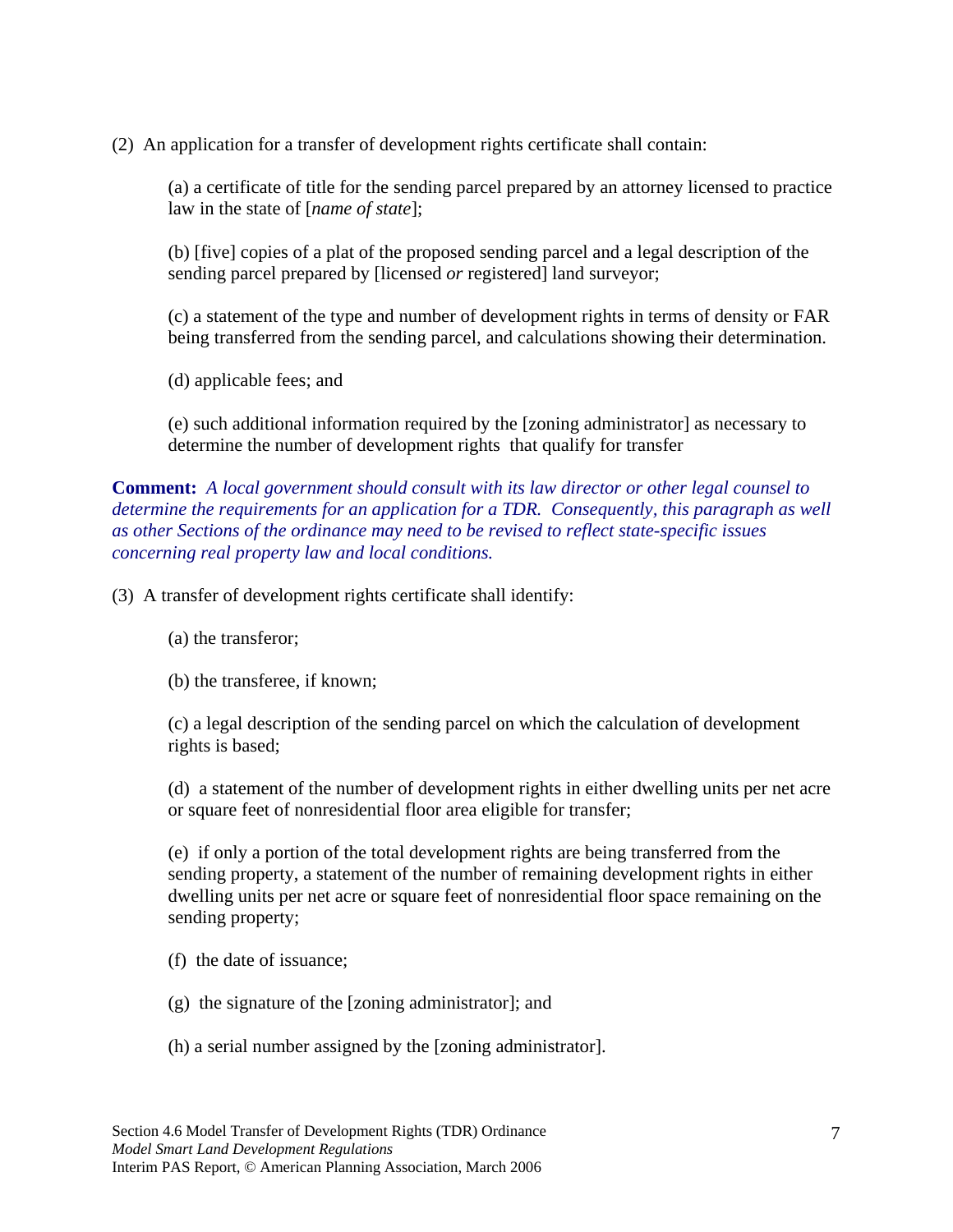(4) No transfer of development rights under this ordinance shall be recognized by the [local government] as valid unless the instrument of original transfer contains the [zoning administrator's] certification.

# **107. Instruments of Transfer**

(1) An instrument of transfer shall conform to the requirements of this Section. An instrument of transfer, other than an instrument of original transfer, need not contain a legal description or plat of the sending parcel.

(2) Any instrument of transfer shall contain:

(a) the names of the transferor and the transferee;

(b) a certificate of title for the rights to be transferred prepared by an attorney licensed to practice law in the state of [name of state];

(c) a covenant the transferor grants and assigns to the transferee and the transferee's heirs, assigns, and successors, and assigns a specific number of development rights from the sending parcel to the receiving parcel;

(d) a covenant by which the transferor acknowledges that he has no further use or right of use with respect to the development rights being transferred; and

(e) [*any other relevant information or covenants*].

(3) An instrument of original transfer is required when a development right is initially separated from a sending parcel. It shall contain the information set forth in paragraph (2) above and the following information:

(a) a legal description and plat of the sending parcel prepared by a licensed surveyor named in the instrument;

(b) the transfer of development rights certificate described in Section 106 (4) above.

(c) a covenant indicating the number of development rights remaining on the sending parcel and stating the sending parcel may not be subdivided or developed to a greater density or intensity than permitted by the remaining development rights;

(d) a covenant that all provisions of the instrument of original transfer shall run with and bind the sending parcel and may be enforced by the [*local government*] and [*list other parties, such as nonprofit conservation* organizations]; and

(d) [*indicate topics of other covenants, as appropriate*].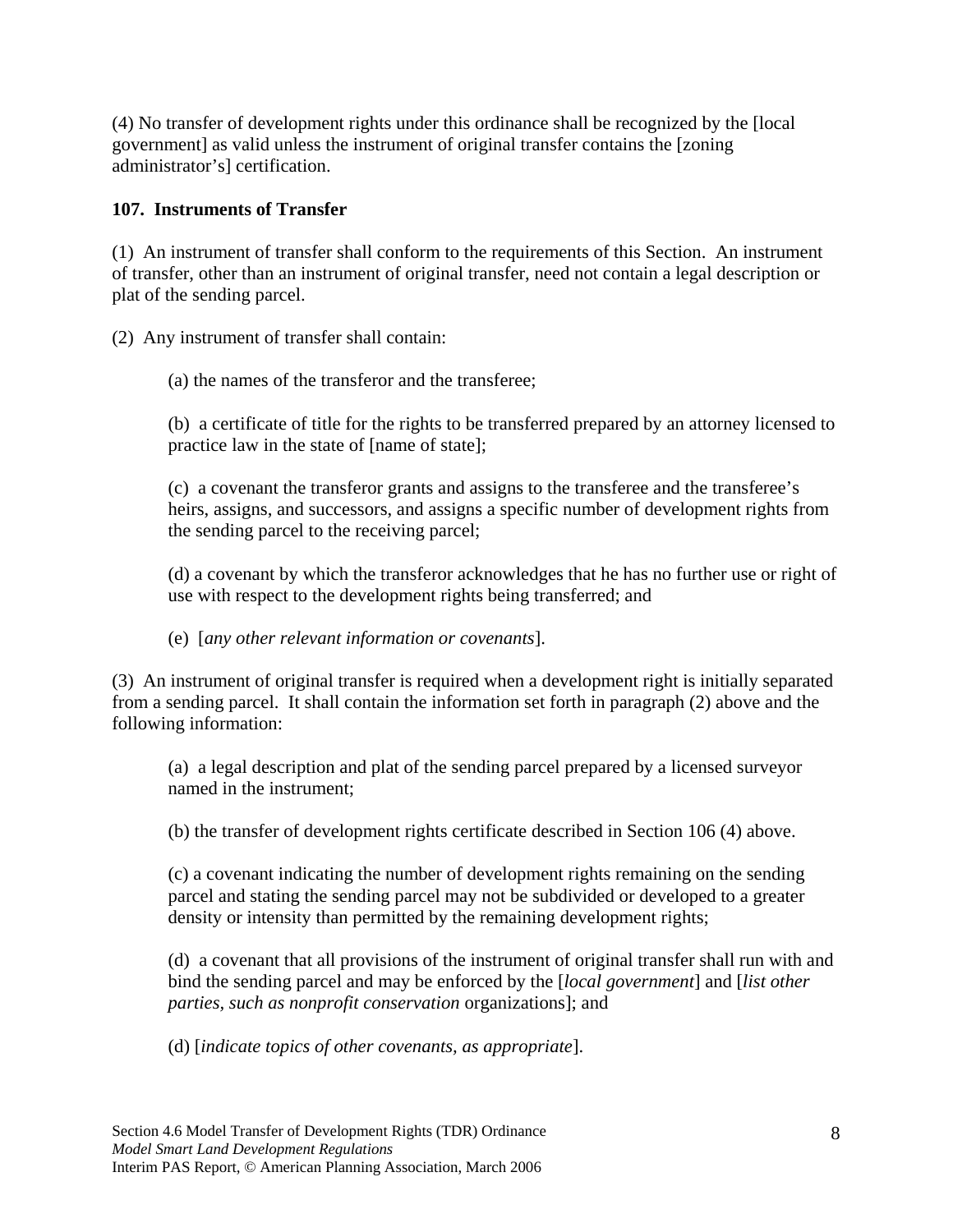(4) If the instrument is not an instrument of original transfer, it shall include information set forth in paragraph (2) above and the following information :

(a) a statement that the transfer is an intermediate transfer of rights derived from a sending parcel described in an instrument of original transfer identified by its date, names of the original transferor and transferee, and the book and the page where it is recorded in the [land records of the county].

(b) copies and a listing of all previous intermediate instruments of transfer identified by its date, names of the original transferor and transferee, and the book and the page where it is recorded in the [land records of the county].

(5) The local government's [law director] shall review and approve as to the form and legal sufficiency of the following instruments in order to affect a transfer of development rights to a receiving parcel:

- (a) An instrument of original transfer
- (b) An instrument of transfer to the owner of the receiving parcel
- (c) Instrument(s) of transfer between any intervening transferees

Upon such approval, the [law director] shall notify the transferor or his or her agent, who shall record the instruments with the [name of county official responsible for deeds and land records] and shall provide a copy to the [*county assessor*]. Such instruments shall be recorded prior to release of development permits, including building permits, for the receiving parcel.

**Comment:** *The procedures in paragraph (5) may need to be modified based on the structure of local government in a particular state and the responsibilities of governmental officials for land records and assessments. The important point is that the TDRs must be permanently recorded, and the property of the owner of the sending parcel, the value of which is reduced because of the transfer, should be assessed only on the basis of its remaining value.*

#### **108. Application of Development Rights to a Receiving Parcel**

(1) A person who wants to use development rights on a property in a receiving district up to the maximums specified in Table 1 in Section 105 above shall submit an application for the use of such rights on a receiving parcel. The application shall be part of an application for a development permit. In addition to any other information required for the development permit, the application shall be accompanied by:

- (a) an affidavit of intent to transfer development rights to the property; and
- (b) either of the following: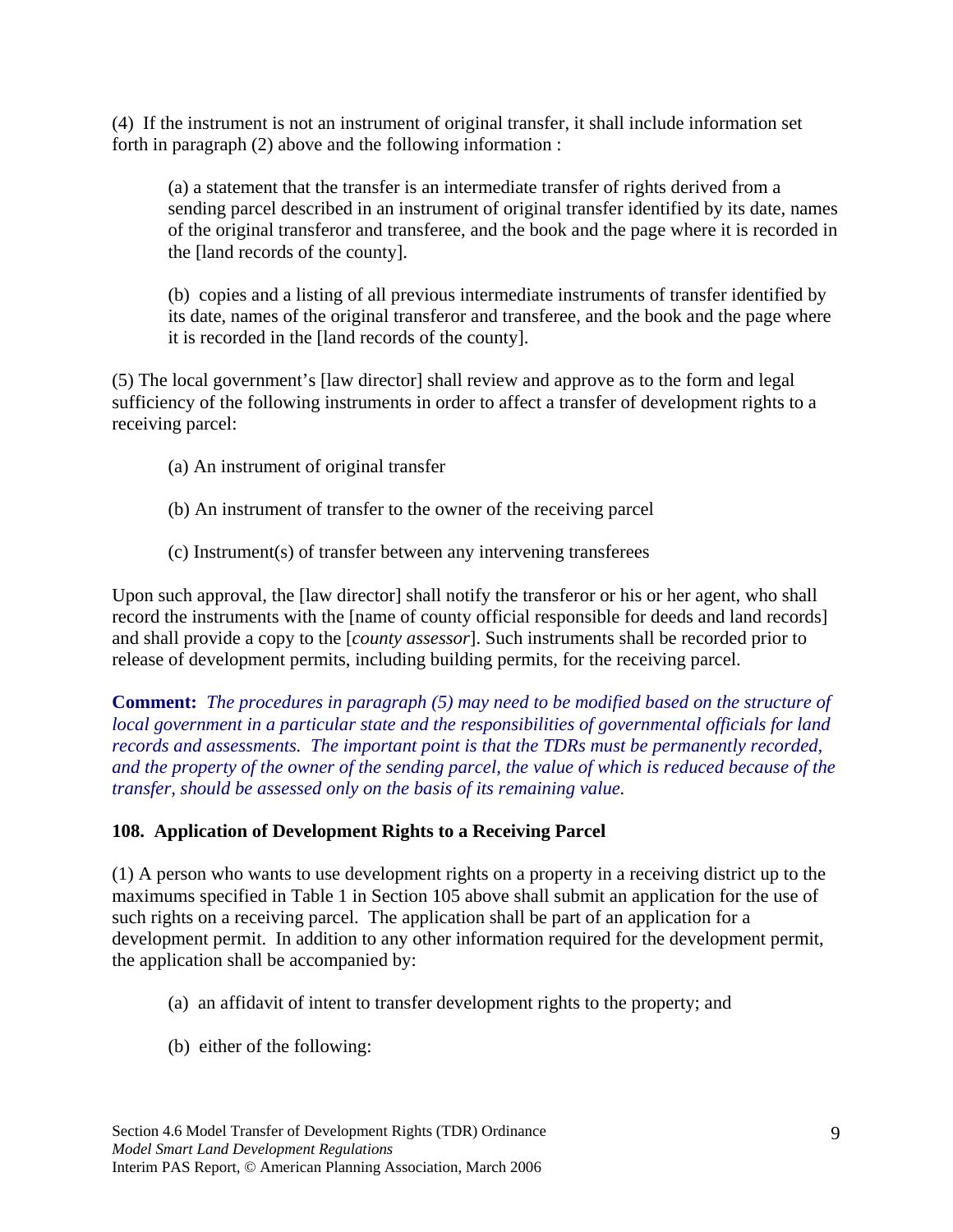1. a certified copy of a recorded instrument of the original transfer of the development rights proposed to be used and any intermediate instruments of transfer through which the applicant became a transferee of those rights; or

2. a signed written agreement between the applicant and a proposed original transferor, which contains information required by Section 106(2) above and in which the proposed transferor agrees to execute an instrument of such rights on the proposed receiving parcel when the use of those rights, as determined by the issuance of a development permit, is finally approved.

(2) The [local government] may grant preliminary subdivision approval of a proposed development incorporating additional development rights upon proof of ownership of development rights and covenants on the sending parcel being presented to the [local government] as a condition precedent to final subdivision approval.

(3) No final plat of subdivision, including minor subdivisions, shall be approved and no development permits shall be issued for development involving the use of development rights unless the applicant has demonstrated that:

(a) the applicant will be the bona fide owner of all transferred development rights that will be used for the construction of additional dwellings, the creation of additional lots, or the creation of additional nonresidential floor area;

(b) a deed of transfer for each transferred development right has been recorded in the chain of title of the sending parcel and such instrument restricts the use of the parcel in accordance with this ordinance; and

(c) the development rights proposed for the subdivision or development have not been previously used. The applicant shall submit proof in the form of a current title search prepared by an attorney licensed to practice law in the state of [name of state] .

# **109. Development Rights Bank [***optional***]**

**Comment**: *This section should establish a development rights bank, otherwise referred to as a "TDR Bank." The local government or any other existing or designated entity may operate the bank. The TDR Bank should:* 

- *have the power to purchase and sell or convey development rights, subject to the local legislative body's approval;*
- *have the power to recommend to the local legislative body property where the local government should acquire development rights by condemnation;*
- *have the power, to hold indefinitely any development rights it possesses for conservation or other purposes;*
- *receive donations of development rights from any person or entity; and*
- *receive funding from the local government, the proceeds from the sale of development rights, or grants or donations from any source.*

Section 4.6 Model Transfer of Development Rights (TDR) Ordinance *Model Smart Land Development Regulations*  Interim PAS Report, © American Planning Association, March 2006